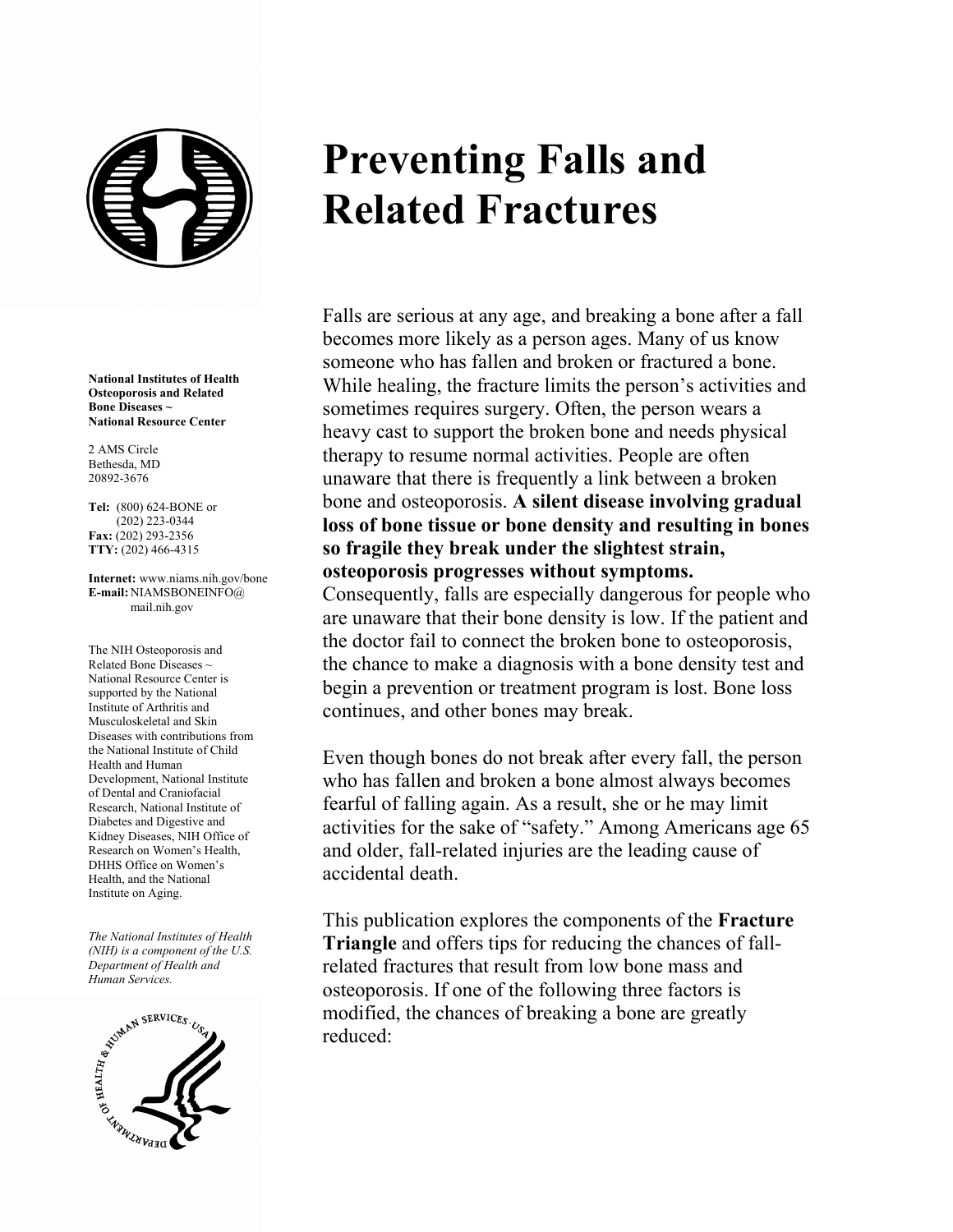

*The Fall Itself The Force and Direction of the Fall The Fragility of the Bone(s) That Take the Impact*

## **Did You Know?**

- More than 90 percent of hip fractures are associated with osteoporosis.
- Nine out of 10 hip fractures in older Americans are the result of a fall.
- Individuals who have a hip fracture are 5 to 20 percent more likely to die in the first year following that injury than others in this age group.
- For those living independently before a hip fracture, 15 to 25 percent will still be in long-term care institutions a year after their fracture.
- Most falls happen to women in their homes in the afternoon.

## **The Fall Itself**

There are several factors that can lead to a fall. Loss of footing or traction is a common cause of falls. Loss of footing occurs when there is less than total contact between the person's foot and the ground or floor. Loss of traction occurs when the ground upon which the person is stepping is wet or slippery, and the person's feet fly out from under her or him. Other examples of loss of traction include tripping, especially over uneven surfaces such as sidewalks, curbs, or floor elevations that result from carpeting, risers, or scatter rugs. Loss of footing also happens from using household items that were intended for other purposes – for example, climbing on kitchen chairs or balancing on boxes or books to increase height.

A fall may occur because a person's reflexes have changed. As people age, reflexes slow down. Reflexes are automatic responses to stimuli in the environment. Examples of reflexes include quickly slamming on the car brakes when a child runs into the street or quickly moving out of the way when something accidentally falls. Aging slows a person's reaction time and makes it harder to regain one's balance following a sudden movement or shift of body weight.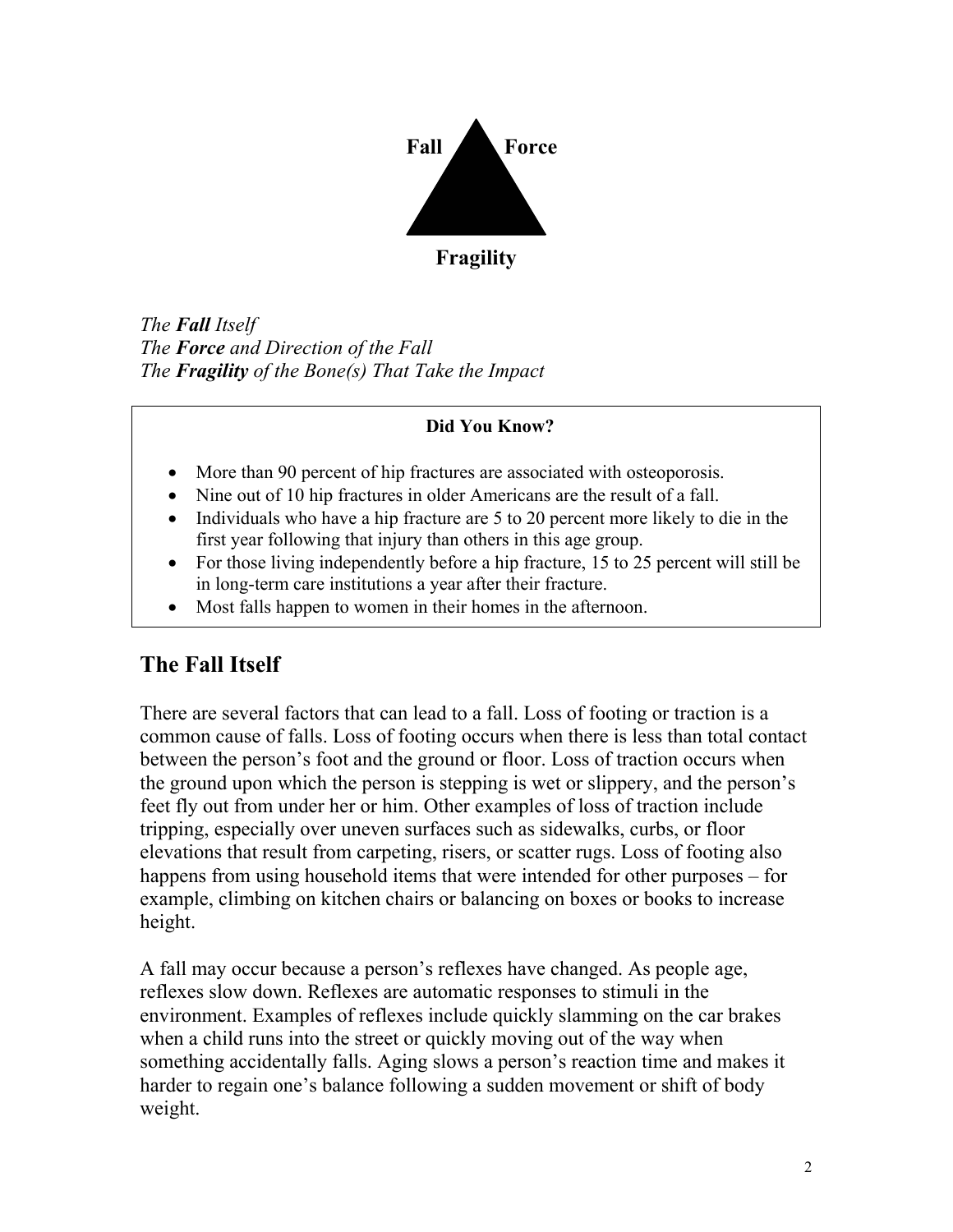#### **Improving Balance**

- Do muscle-strengthening exercises.
- Obtain maximum vision correction.
- Practice using bifocal or trifocal glasses.
- Practice balance exercises daily.

Changes in muscle mass and body fat also can play a role in falls. As people get older, they lose muscle mass because they have become less active over time. Loss of muscle mass, especially in the legs, reduces a person's strength to the point where she or he is often unable to get up from a chair without assistance. In addition, as people age, they lose body fat that has cushioned and protected bony areas, such as the hips. This loss of cushioning also affects the soles of the feet, which upsets the person's ability to balance. The gradual loss of muscle strength, which is common in older people but not inevitable, also plays a role in falling. Muscle strengthening exercises, however, can help people regain their balance, level of activity, and alertness no matter what their age.

Changes in vision also increase the risk of falling. Diminished vision can be corrected with glasses. However, often these glasses are bifocal or trifocal so that when the person looks down through the lower half of her/his glasses, depth perception is altered. This makes it easy to lose one's balance and fall. To prevent this from happening, people who wear bifocals or trifocals must practice looking straight ahead and lowering their head. For many other older people, vision changes cannot be corrected completely, making even the home environment hazardous.

## **Medications That May Increase the Risk of Falling:**

- Blood pressure pills
- Heart medicines
- Diuretics or water pills
- Muscle relaxants or tranquilizers

As people get older, they also are more likely to suffer from a variety of chronic medical conditions that often require taking several medications. People with chronic illnesses that affect their circulation, sensation, mobility, or mental alertness and those taking some types of medications (see chart) are more likely to fall as a result of drug-related side effects such as dizziness, confusion, disorientation, or slowed reflexes.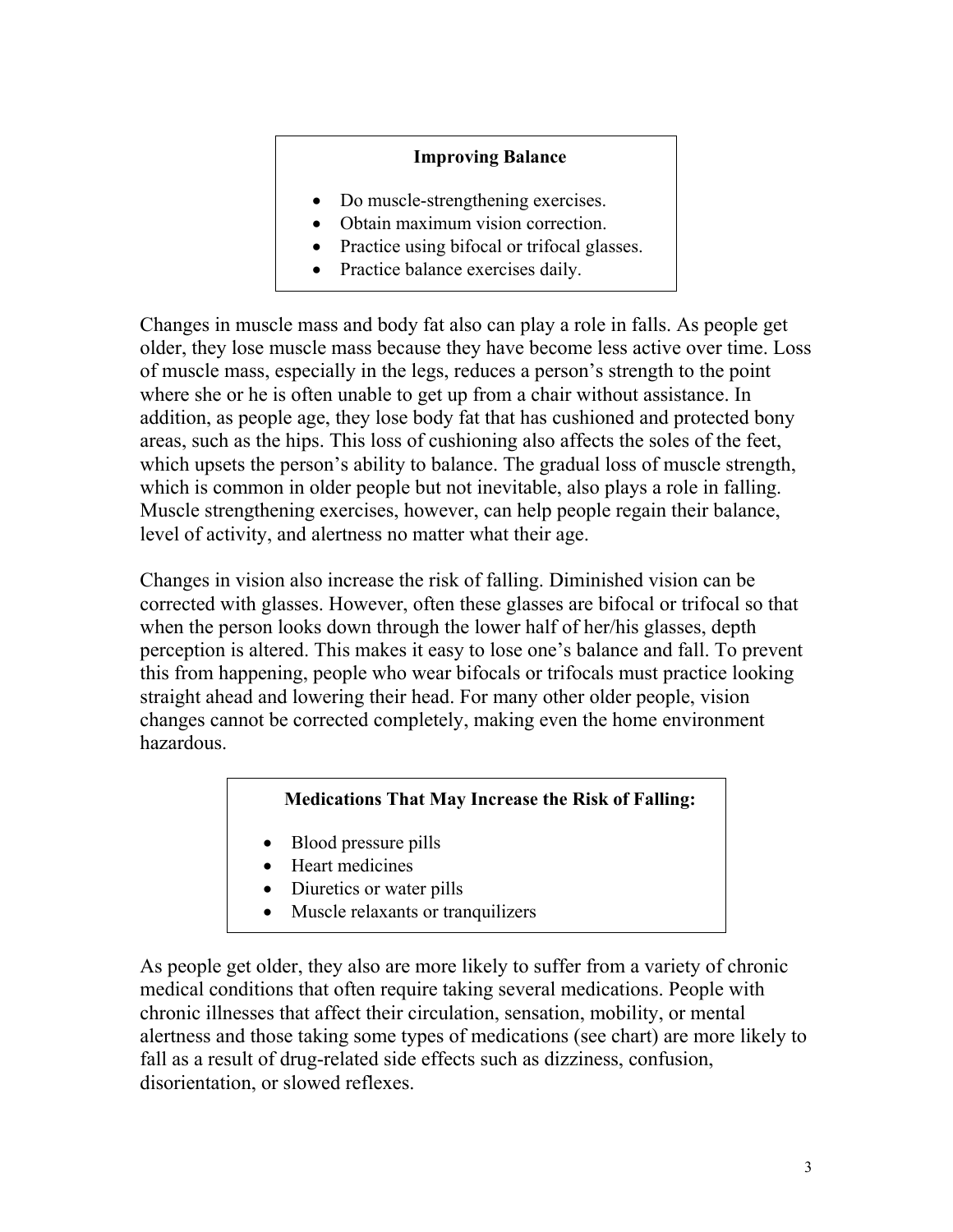Drinking alcoholic beverages also increases the risk of falling. Alcohol slows reflexes and response time; causes dizziness, sleepiness, or lightheadedness; alters balance; and encourages risky behaviors that can lead to falls.

## **The Force and Direction of a Fall**

The force of a fall (how hard a person lands) plays a major role in determining whether a person will fracture or not. For example, the greater the distance of the hip bone to the floor, the greater the risk of fracturing a hip, so tall people appear to have an increased risk of fractures when they fall. The angle at which a person falls also is important. For example, falling sideways or straight down is more risky than falling backward.

## **Did You Know?**

- Being tall appears to increase your risk of a hip fracture.
- How you land increases fracture risk.
- Catching yourself so you land on your hands or grabbing onto an object as you fall can prevent a hip fracture.

Protective responses, such as reflexes and changes in posture that break the fall, can reduce the risk of fracturing a bone. Individuals who land on their hands or grab an object on their descent are less likely to fracture their hip, but they may fracture their wrist or arm. While these fractures are painful and interfere with daily activities, they do not carry the high risks that a hip fracture does.

The type of surface on which one lands can also affect whether or not a bone breaks. Landing on a soft surface is less likely to cause a broken bone than landing on a hard surface.

Preliminary research has suggested that by wearing trochanteric (hip) padding, people can decrease the chances of fracturing a hip after a fall. The energy created by the fall is distributed throughout the pad, lessening the impact to the hip. Further research is needed to fully evaluate the role of these devices in decreasing the risk of a hip fracture following a fall.

## **Bone Fragility**

While most serious falls happen when people are older, steps to prevent and/or treat bone loss and falls can never begin too early. Many people begin adulthood with less than optimal bone mass, so the fact that bone mass or density is lost slowly over time puts them at increased risk for fractures.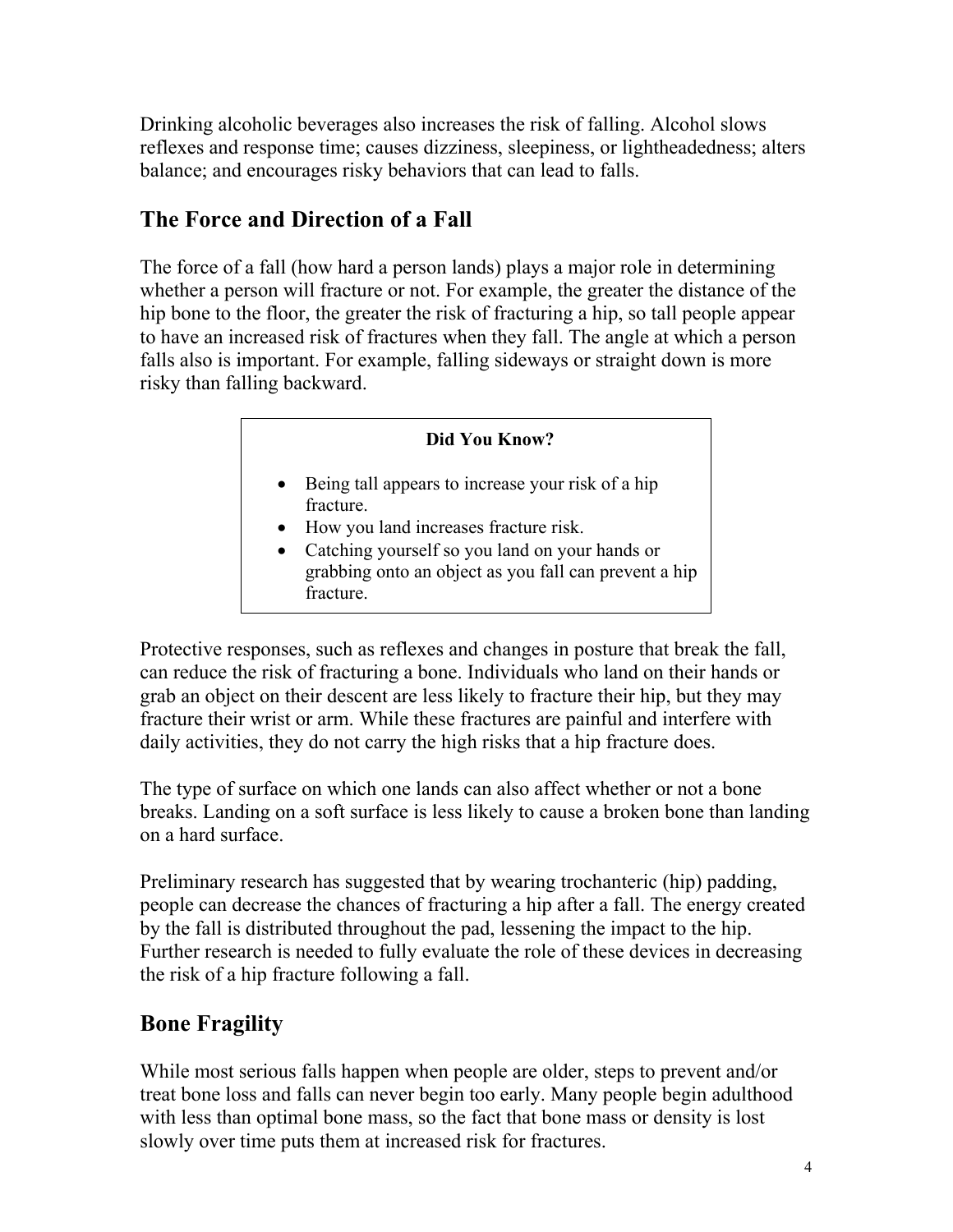Bones that once were strong become so fragile and thin that they break easily. Activities that once were done without a second thought are now avoided for fear that they will lead to breaking another bone.

## **Steps to Prevent Fragile Bones:**

- Consume adequate amounts of calcium and vitamin D (see p. 8).
- Exercise several times a week.
- Ask your doctor about a BMD (bone mineral density) test.
- Ask about medications to slow bone loss and reduce fracture risk.

## **Prevention of Falls and Fractures**

**Safety first to prevent falls:** At any age, people can change their environments to reduce their risk of falling and breaking a bone.

## **Outdoor safety tips:**

- In nasty weather, use a walker or cane for added stability.
- Wear warm boots with rubber soles for added traction.
- Look carefully at floor surfaces in public buildings. Many floors are made of highly polished marble or tile that can be very slippery. If floors have plastic or carpet runners in place, stay on them whenever possible.
- Identify community services that can provide assistance, such as 24-hour pharmacies and grocery stores that take orders over the phone and deliver. It is especially important to use these services in bad weather.
- Use a shoulder bag, fanny pack, or backpack to leave hands free.
- Stop at curbs and check their height before stepping up or down. Be cautious at curbs that have been cut away to allow access for bikes or wheelchairs. The incline up or down may lead to a fall.

## **Indoor safety tips:**

- Keep all rooms free from clutter, especially the floors.
- Keep floor surfaces smooth but not slippery. When entering rooms, be aware of differences in floor levels and thresholds.
- Wear supportive, low-heeled shoes, even at home. Avoid walking around in socks, stockings, or floppy, backless slippers.
- Check that all carpets and area rugs have skid-proof backing or are tacked to the floor, including carpeting on stairs.
- Keep electrical cords and telephone lines out of walkways.
- Be sure that all stairwells are adequately lit and that stairs have handrails on both sides. Consider placing fluorescent tape on the edges of the top and bottom steps.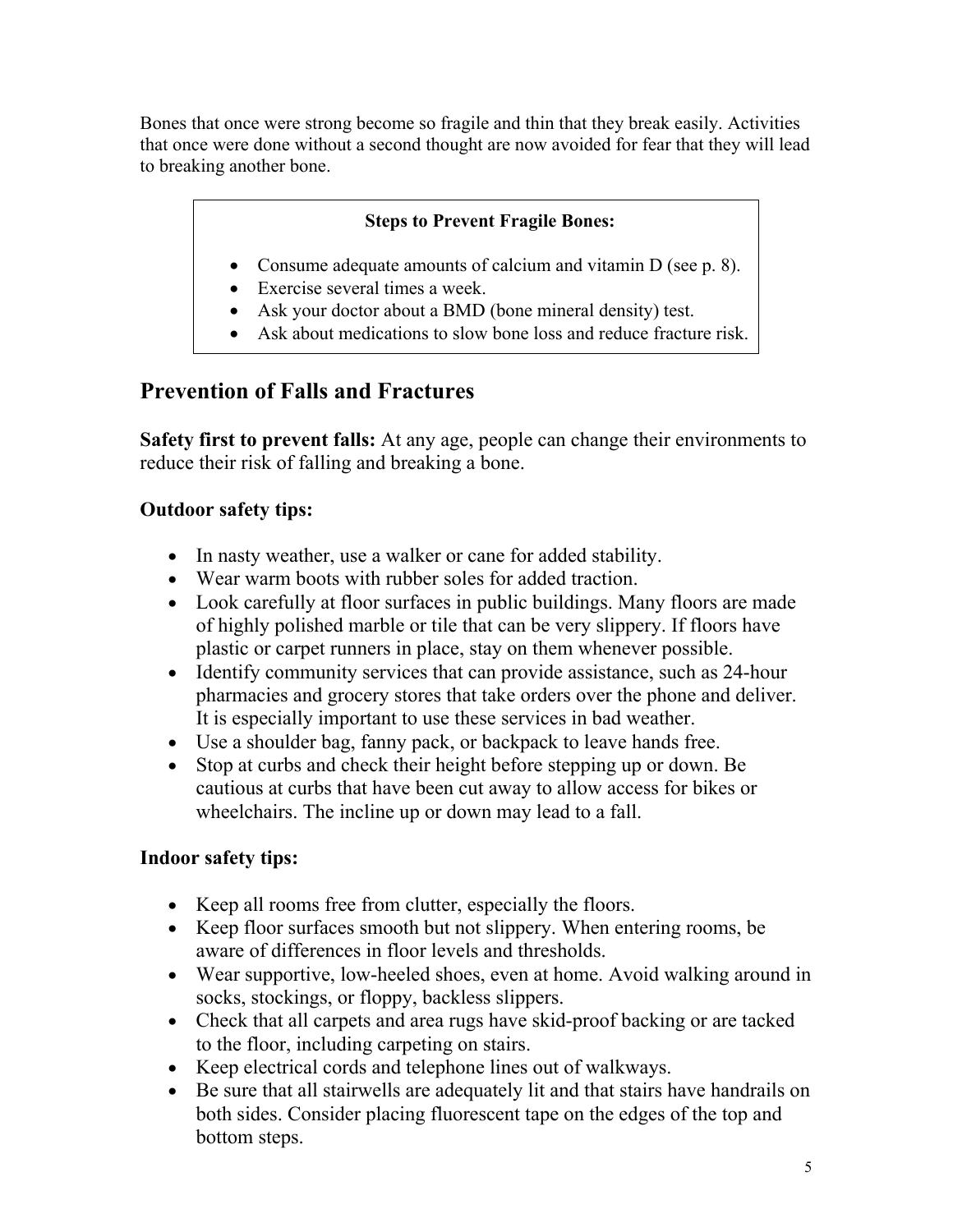- For optimal safety, install grab bars on bathroom walls beside tubs, showers, and toilets. If you are unstable on your feet, consider using a plastic chair with a back and nonskid leg tips in the shower.
- Use a rubber bath mat in the shower or tub.
- Keep a flashlight with fresh batteries beside your bed.
- Add ceiling fixtures to rooms lit by lamps only, or install lamps that can be turned on by a switch near the entry point into the room. Another option is to install voice- or sound-activated lamps.
- Use bright bulbs in your home.
- If you must use a step-stool for hard-to-reach areas, use a sturdy one with a handrail and wide steps. A better option is to reorganize work and storage areas to minimize the need for stooping or excessive reaching.
- Consider purchasing a portable phone that you can take with you from room to room. It provides security, because not only can you answer the phone without rushing for it, but you can also call for help should an accident occur.
- Don't let prescriptions run low. Always keep at least one week's worth of medications on hand at home. Check prescriptions with your doctor and pharmacist to see if they may be increasing your risk of falling. If you take multiple medications, check with your doctor and pharmacist about possible interactions between the different medications.
- Arrange with a family member or friend for daily contact. Try to have at least one person who knows where you are.
- If you live alone, you may wish to contract with a monitoring company that will respond to your call 24 hours a day.
- Watch yourself in a mirror. Does your body lean or sway back and forth or side to side? People with decreased ability to balance often have a high degree of body sway and are more likely to fall.

## **Practice Balance Exercises Every Day:**

While holding the back of a chair, sink, or countertop, practice standing on one leg at a time for a minute. Gradually increase the time. Try balancing with your eyes closed. Try balancing without holding on.

While holding the back of a chair, sink, or countertop, practice standing on your toes, then rock back to balance on your heels. Hold each position for a count of 10.

While holding the back of chair, sink, or countertop with both hands, make a big circle to the left with hips, then repeat to the right. Do not move your shoulders or feet. Repeat 5 times.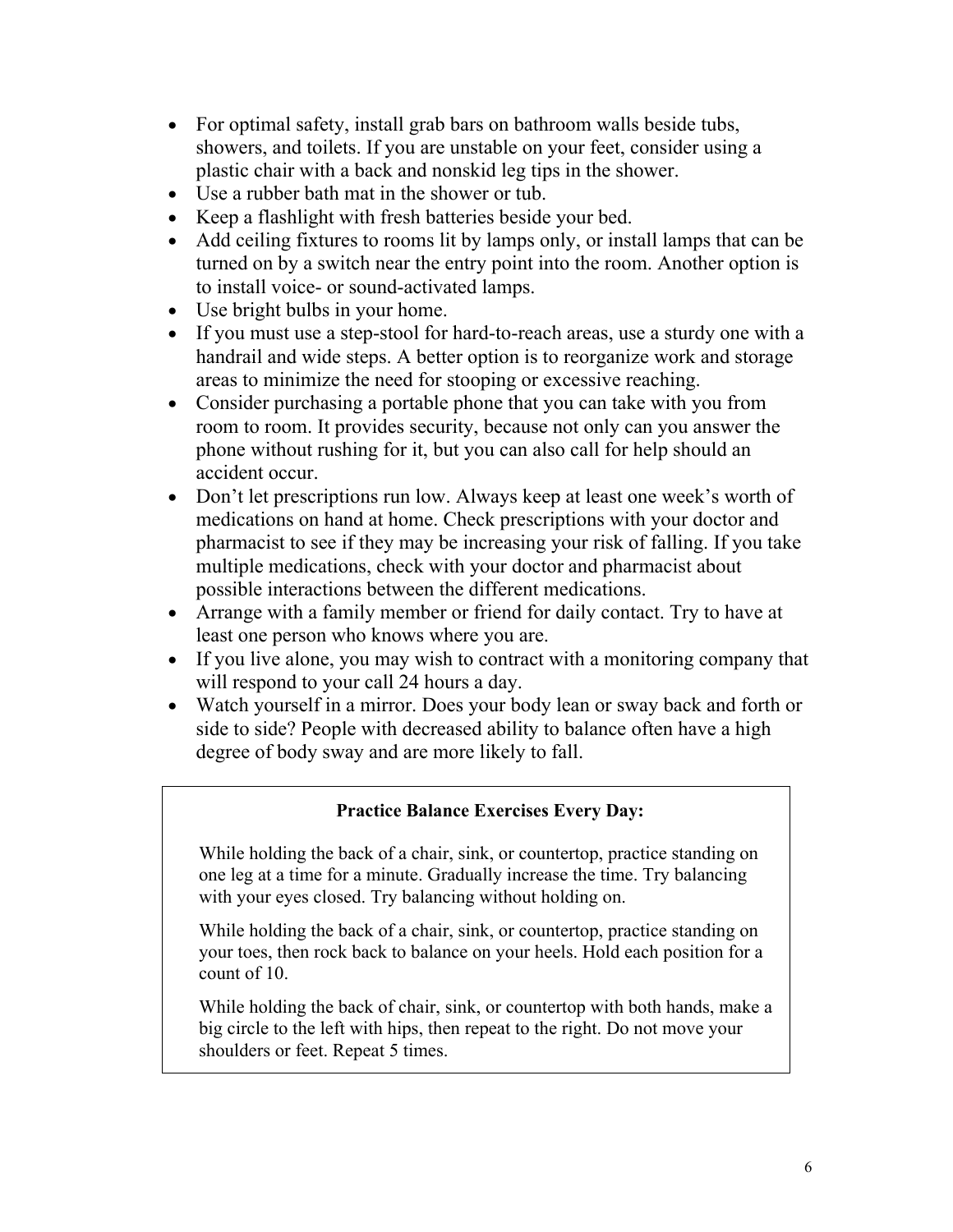# **Reducing the Force of a Fall**

Take steps to lessen your chances of breaking a bone in the event that you do fall:

- Remember that falling sideways or straight down is more likely to result in a hip fracture than falling in other directions. If possible, try to fall forward or to land on your buttocks.
- If possible, land on your hands or use objects around you to break a fall.
- Walk carefully, especially on hard surfaces.
- When possible, wear protective clothing for padding.
- Talk to your doctor about whether you may be a candidate for hip padding.

# **Decreasing Bone Fragility**

Individuals can protect bone health by following osteoporosis prevention and treatment strategies:

- Consume a calcium-rich diet that provides 1,200 mg (milligrams) of calcium from a combination of foods and supplements.
- Obtain between 200 to 600 IU (International Units) of vitamin D each day, depending on age.
- Participate in weight-bearing and resistance-training exercises most days, preferably daily.
- Talk with your doctor about having a bone mineral density (BMD) test. The most widely recognized bone mineral density test is called a dual-energy xray absorptiometry or DXA test. It is painless: a bit like having an x ray, but with much less exposure to radiation. It can measure bone density at your hip and spine.
- Talk with your doctor about possibly beginning a Food and Drug Administration-approved medication for osteoporosis to stop bone loss, improve bone density, and reduce fracture risk.

People need to know whether they are at risk for developing osteoporosis or whether they have lost so much bone that they already have osteoporosis. While risk factors can alert a person to the possibility of low bone density, only a BMD test can measure current bone density, diagnose osteoporosis, and determine fracture risk. There are many different techniques that measure bone mineral density painlessly and safely. Most of them involve machines that use extremely low levels of radiation to complete their readings. Sometimes, ultrasound machines, which rely on sound waves, are used instead.

Individuals may wish to have a bone mineral density test to determine current bone health. Today, Medicare and many private insurance carriers cover bone density tests to detect osteoporosis for individuals who meet certain criteria. Talk